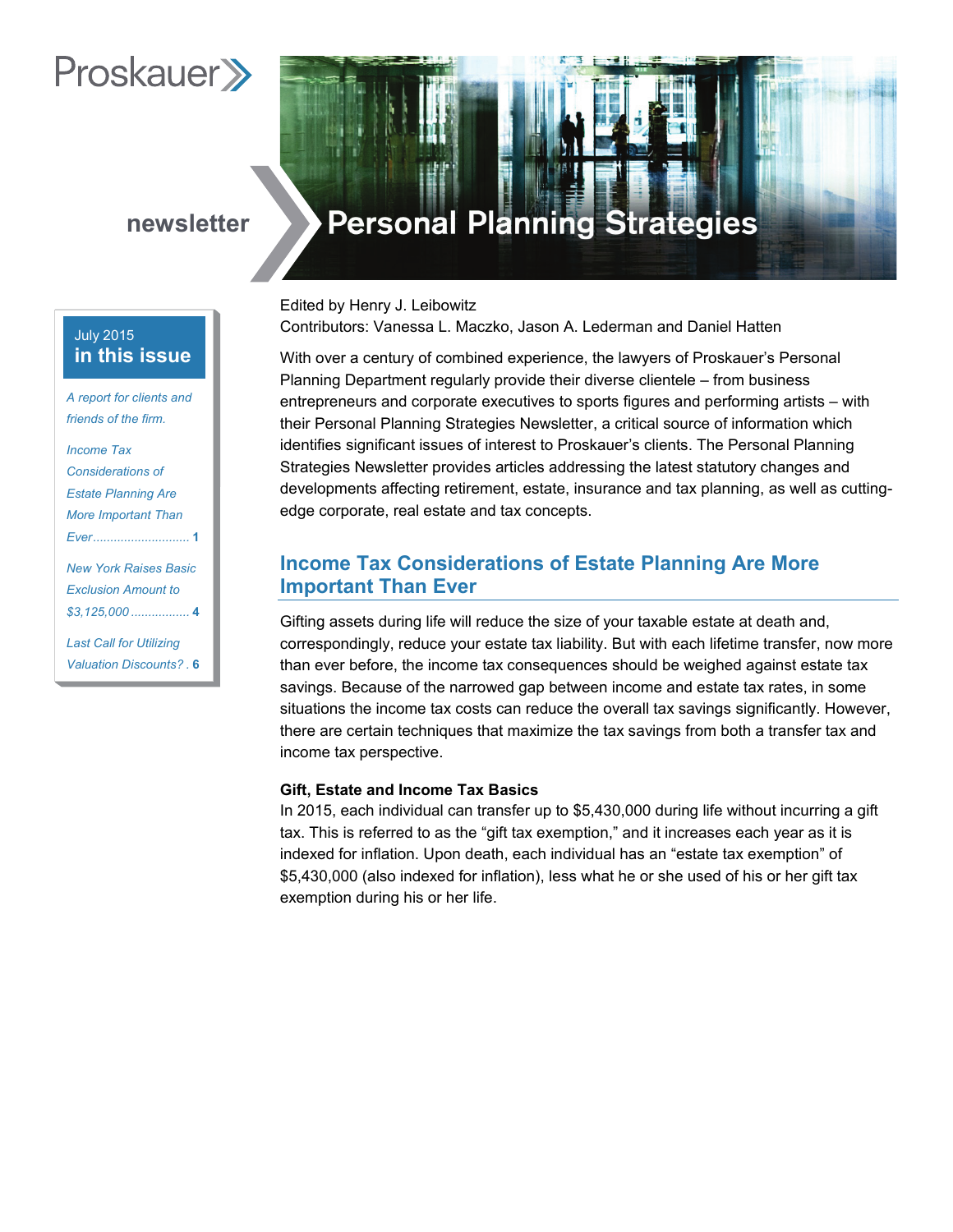For example, assume Mom has shares of stock valued at \$5,430,000 that she would like to gift. If Mom gifts these shares today, she will owe \$0 in gift tax and will have used up her gift tax exemption. Assuming a federal estate and gift tax rate of 40%, $1$  if the shares appreciate to \$10,430,000 at Mom's death, then her gift saved \$2,000,000 in federal estate tax (40% x \$5,000,000, which is the amount of appreciation removed from Mom's estate).

Now, let's consider the income tax consequences of the above transfer. Each individual has a "basis" in each of his or her assets. One's basis is usually the amount paid to acquire the asset. When an asset is sold, the seller must pay an income tax on the difference between the asset's sale price and the seller's basis in the asset. In the above example, Mom acquired the shares ten years ago for \$3,430,000, making her basis \$3,430,000. When Mom gifts the shares to her Son, Son takes Mom's basis. Therefore, at Mom's death, Son holds an asset with a fair market value of \$10,430,000 and a basis of \$3,430,000. If Son sells the shares, an income tax on \$7,000,000 will be due. At an assumed long-term capital gains rate of  $20\%$  $20\%$ ,  $2$  this would result in a \$1,400,000 income tax liability for Son. Therefore, while Mom saved \$2,000,000 in estate tax, the transaction cost Son \$1,400,000 in income tax. The net savings is \$600,000, which means the transaction is still tax-efficient, but less so than when only estate and gift tax consequences were considered.

When an individual dies, each asset included in his or her estate gets a "step-up" in basis. This means the basis of an asset becomes its fair market value as of the individual's date of death. Therefore, had Mom bequeathed the shares to Son rather than gifted them during her life, Son would have inherited the shares with a fair market value of \$10,430,000 and a basis of \$10,430,000. If Son sells the shares, no capital gains tax would be due because the basis is equal to the shares' sale price/fair market value. Mom, however, would owe an estate tax of \$2,000,000 on the shares since they would be included in her estate. In this situation, there would be a net cost of \$600,000, which makes retaining the asset until death an inefficient tax choice, despite the income tax savings.

As estate planners, focusing primarily on estate and gift tax savings and only tangentially on the income tax effects of transfers made sense when estate tax rates were significantly higher than capital gains rates. For example, in 2000, the top federal estate and gift tax rate was 55% and the capital gains rate was 20%. With these rates, a lifetime transfer as contemplated above would result in a net savings of \$1,350,000 because Mom's estate tax savings would rise to \$2,750,000. Now that the estate and gift tax rates have moved closer to the capital gains rate, the capital gains tax is extremely relevant. As shown in the paragraph above, it is still overwhelmingly beneficial to utilize one's gift tax exemption and make lifetime transfers. However, there are transactions that take advantage of lifetime gifting while simultaneously reducing future income tax liability. These transactions are discussed below.

 $\overline{a}$ 

<span id="page-1-0"></span> $1$  The top federal estate and gift tax rate is currently 40%. However, some states impose their own estate or gift tax rates, which would increase the amount of tax due.

<span id="page-1-1"></span> $2$  For simplicity purposes, we are ignoring the net investment income tax, which generally applies to passive income at a 3.8% tax rate.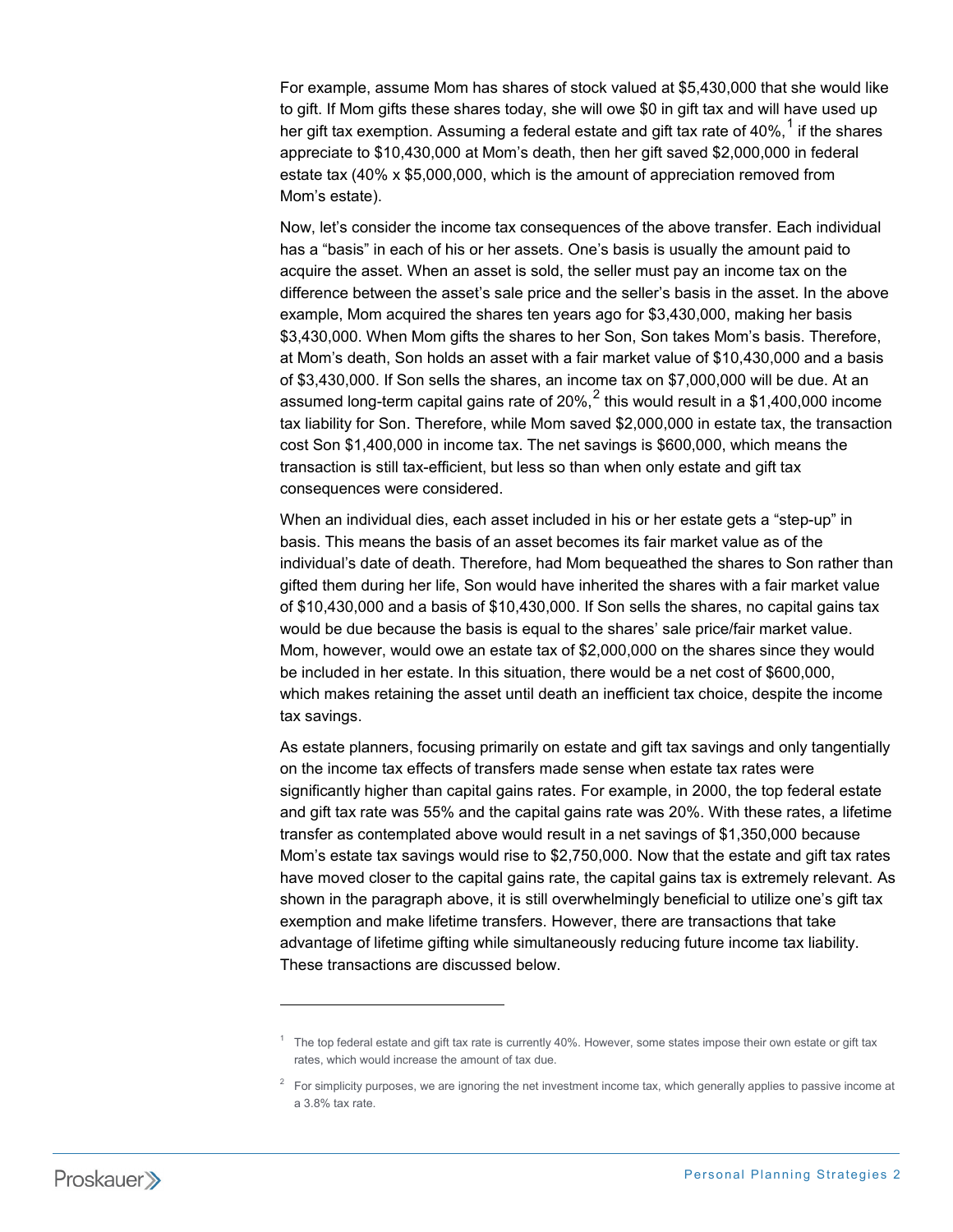## **Swapping Assets**

Many trusts include a swapping power permitting the creator of the trust (also known as the "settlor" or the "grantor") to reacquire trust property by substituting other property of equal value. The trustees of the trust are obligated to ensure the incoming property is equal in value to the outgoing property.

Trusts where the settlor has this power are referred to as "grantor trusts." For estate tax purposes, a grantor trust is considered an entity separate from the settlor, and the assets held therein are excluded from the settlor's taxable estate at death. For income tax purposes, however, a grantor trust is a disregarded entity. This means any income (or loss) generated by the trust assets is attributable to the settlor, and no gain will be recognized on transactions between the settlor and the trust.

To see how the swapping power works, let's continue with the above example and assume that the donee is a grantor trust for the benefit of Son, rather than Son individually. Mom transfers shares valued at \$5,430,000, and with a basis of \$3,430,000, to a trust she created. Mom owes \$0 in gift tax because she used her gift tax exemption. Fast-forward 20 years to when the shares are worth \$10,430,000 (and continue to have a basis of \$3,430,000). Assuming Mom has wealth outside the trust, Mom can take an asset with a basis equal to or near \$10,430,000, and add it to the trust. Mom would take back the shares from the trust in return. As a result, the trust holds a high basis asset, and little or no income tax would be due upon its sale to a third party by the trust. If Mom dies the following day, her estate will include the \$10,430,000 shares she now holds. Mom is in the same position as if she did not do the transaction because she otherwise would have an asset valued at \$10,430,000 in her estate. The benefit is that the shares' basis would get stepped-up from \$3,430,000 to \$10,430,000 because they are now included in her estate. The recipient of the shares at Mom's death now inherits an asset with a stepped-up basis equal to its fair market value. When the recipient sells the shares, he will owe capital gains tax only on the increase in the asset's fair market value (if any) from the date of Mom's death until the date of sale. In this situation, Mom saved \$2,000,000 in estate tax, the trust owes little to no income tax when it disposes of its asset (due to the asset's high basis) and the recipient owes little to no income tax when he disposes of the shares. The tax savings is \$2,000,000 with no offsetting income tax cost.

A swap would not give rise to gift tax liability if the two swapped assets are equal in value. For this reason, it is imperative that the trustees confirm the fair market value of incoming and outgoing assets. If an asset is not readily sold on an open market, it is necessary to employ an appraiser to determine its fair market value.

### **Purchasing Assets**

An even simpler technique is for Mom to purchase the shares from the trust. Similar to swapping assets, Mom would reacquire the shares and contribute to the trust cash and/or appreciated assets equal to the shares' fair market value. Again, Mom would save \$2,000,000 in estate tax, and the trust would have no income tax due when it disposes of \$10,430,000 of cash or appreciated assets. And, because the trust is a grantor trust, the trust will not recognize any gain on the sale to Mom, because it is as if Mom sold herself the shares.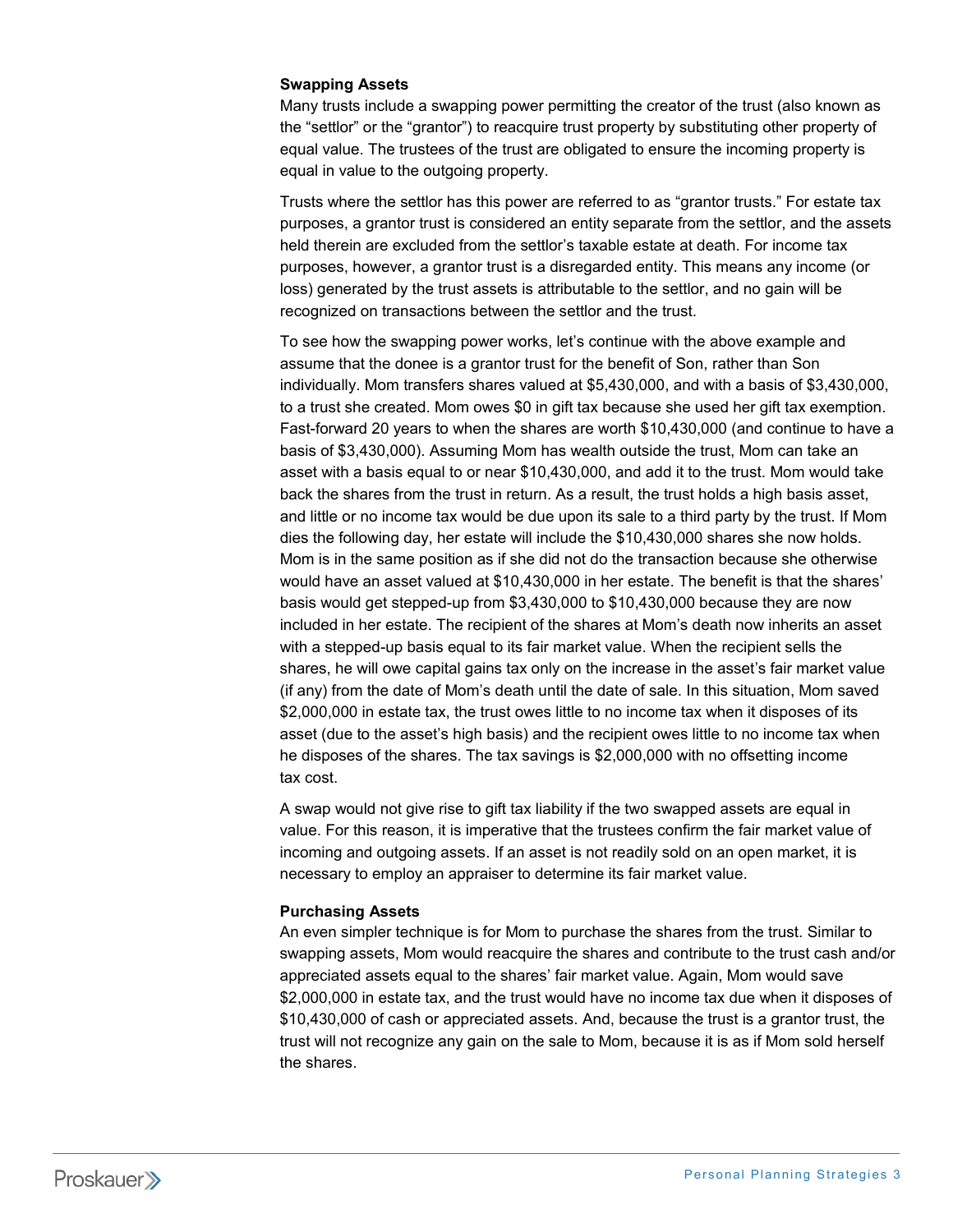If Mom does not have enough cash to purchase the shares, she can use a promissory note to make up the difference. However, if the note is outstanding when the trust ceases to be a grantor trust, which will happen at Mom's death, there are income tax risks that could result in very unfavorable tax consequences. The specific risks are beyond the scope of this newsletter but arise due to the uncertainty of the Internal Revenue Service's treatment of a grantor trust at a grantor's death. For this reason, we only suggest using a promissory note as a last resort.

## **Client Considerations**

If you have the luxury of picking among several assets to gift, the gifted asset should be a high basis asset. That said, with the passage of time, high basis assets can become low basis assets. Thus, the above techniques should be considered by all clients, even those gifting high basis assets today.

Additionally, you should give thought to the gift recipient's income tax situation. For example, if the donee has net-operating losses to use, the donee may prefer the low basis asset that will give rise to capital gains on sale to offset losses.

Regardless of your situation, we encourage you to speak with us to weigh the estate, gift and income tax costs and benefits of transferring assets during your life. It is especially important now to consider the income tax consequences of your estate plan and whether any technique can be employed to ameliorate future income tax liability.

# **New York Raises Basic Exclusion Amount to \$3,125,000**

On April 1, 2015, the amount of property that can pass free of New York State estate tax was increased to \$3.125 million. Approximately a year ago, New York passed into a law a new and significantly overhauled estate tax regime. Although the new law will prevent the application of the New York estate tax with respect to a large number of New Yorkers, many high-net-worth individuals will continue to be liable to pay heavy New York estate taxes. In 2019, when the law is completely phased in, estates valued at less than the federal estate tax exemption amount (i.e., the amount that may pass free of federal estate tax (which is currently \$5.43 million per person, as indexed for inflation)) will be exempt from New York estate tax as well. However, estates valued in excess of the federal exemption amount will continue to pay New York State estate taxes.

As set forth below, the basic exclusion amount (which was \$1 million per person prior to the passage of the 2014 Executive Budget) will be increased incrementally through January 1, 2019, after which the basic exclusion amount will be tied to the federal exemption amount.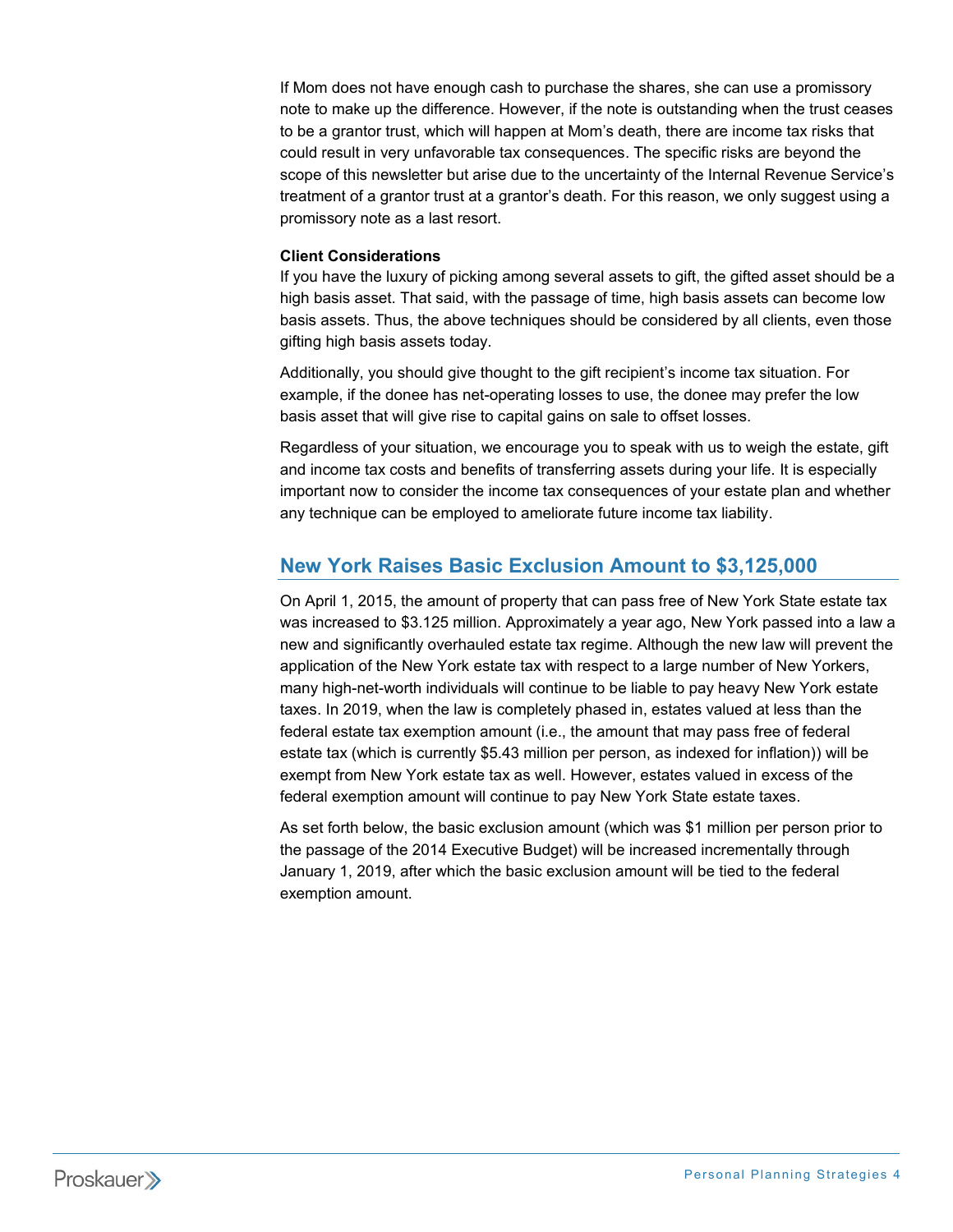| <b>Time Period</b>                  | <b>New York Basic Exclusion Amount From</b><br><b>Estate Tax</b>                                      |
|-------------------------------------|-------------------------------------------------------------------------------------------------------|
| April 1, 2015 to<br>April 1, 2016   | \$3,125,000                                                                                           |
| April 1, 2016 to<br>April 1, 2017   | \$4,187,500                                                                                           |
| April 1, 2017 to<br>January 1, 2019 | \$5,250,000                                                                                           |
| After January 1, 2019               | Same as federal exemption amount<br>(currently \$5,430,000, but increases each year<br>for inflation) |

The top estate tax rate in New York in 16%. The incremental rise in the basic exclusion presents a unique opportunity to leverage the tax savings associated with the exclusion amount. Significant tax savings can be achieved if the basic exclusion amount is set aside at the death of the first spouse in trust for the surviving spouse, thereby "bypassing" federal and state estate taxation at the death of the surviving spouse (known as a "bypass" trust). Bypass trusts will continue to play a prominent role in New York estate plans because, unlike in the federal estate tax system, New York does not provide for portability of a spouse's exclusion amount. New York has a use-it-or-lose-it regime when it comes to the exclusion amount. As a result, failure to take advantage of the basic exclusion amount at the death of the first spouse by creating a bypass trust will result in a forfeiture of a crucial tax benefit. Additionally, creating a bypass trust at the death of the first spouse to die also will allow any growth that occurs in the trust to escape federal and state estate taxation at the death of the surviving spouse. As New York's basic exclusion amount rises, the potential tax benefits achieved by employing bypass trusts will increase concomitantly as well.

For taxable estates where there is no surviving spouse to inherit the assets, the new law provides that no basic exclusion amount will be available for estates valued at more than 105% of the basic exclusion amount. As a result, if an estate of a decedent dying before April 1, 2016 exceeds \$3,281,250, New York estate tax will be imposed on the entire estate. For example, assume a person dies on May 1, 2015 with an estate valued at \$3.3 million. Because the value of the estate exceeds 105% of the basic exclusion amount  $($3.125$$  million x 105% = \$3,281,250), the estate will be subject to New York estate tax on the entire \$3.3 million. The New York estate tax bill will be \$210,000. In contrast, if the same individual had died with an estate valued at \$3.125 million, his or her estate would have owed no New York estate tax because it would have been entirely sheltered by the basic exclusion amount.

The paradoxical result of these rules is that an individual whose estate is valued slightly higher than the basic exclusion amount can actually save money by including charitable gifts in his estate plan to reduce the size of his or her estate. For example, had the decedent in the example above made a gift to charity of \$175,000, he or she would have avoided the entire \$210,000 New York estate tax, resulting in a net savings of \$35,000.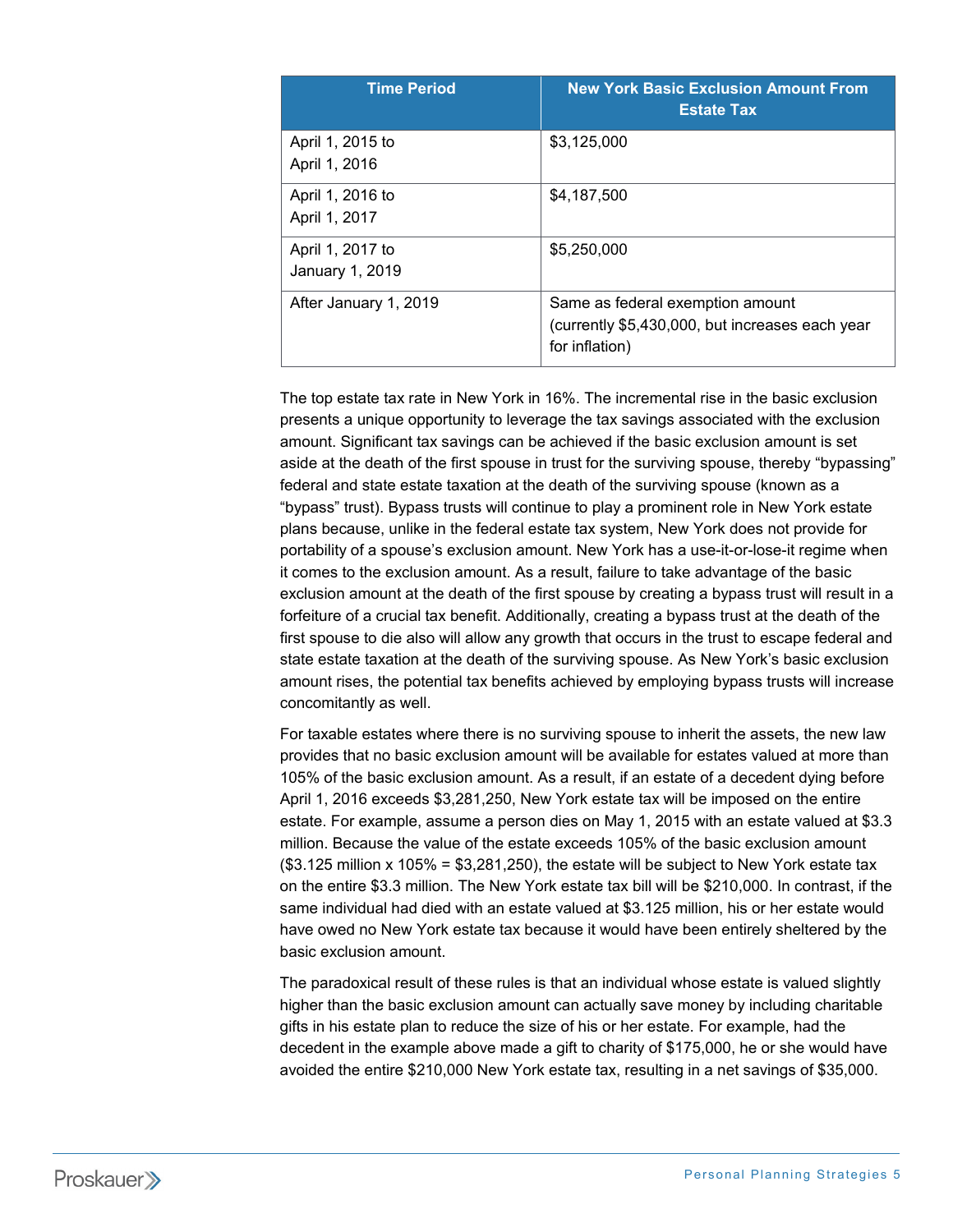This tactic would only be effective in certain cases, however, because once the value of the estate reaches a particular level, taxes are imposed at a lower marginal rate.

### **Lifetime Gifts**

Another significant change in the law involves certain gifts made during a decedent's lifetime. New York has no gift tax. However, under the new law, gifts made within three years of a decedent's death will be added back to his or her estate, and potentially can be subject to New York estate tax. However, the add-back does not include gifts made before April 1, 2014, on or after January 1, 2019, or gifts made during a time when the decedent was not a resident of New York State.

## **Nonresidents of New York Now Receive Full Use of the New York Exclusion Amount**

Another pivotal change in the law will allow many out-of-state residents to retain property interests in New York while avoiding New York State estate tax entirely. Under the prior law, a tax would have been imposed on New York property if the gross estate was valued at more than \$1 million. Pursuant to the new law, it appears that estate tax will only be imposed on New York property if the New York property itself exceeds the basic exclusion amount. For example, if a Florida resident dies on May 1, 2015 with an estate valued at \$20 million, and the only New York property he owns is a pied-à-terre valued at \$3 million, he would not be subjected to an estate tax in New York.

If you wish to discuss any aspect of the new law as it relates to your estate planning, please contact one of the lawyers in the Personal Planning Department at Proskauer.

## **Last Call for Utilizing Valuation Discounts?**

Section 2704 of the Internal Revenue Code (the "Code") is used by individuals to receive valuation discounts for gift and estate tax purposes for partial transfers of interests in controlled entities (like limited liability companies or family limited partnerships) to family members. By using this provision of the Code, many individuals have transferred minority interests in their family-controlled entities to their family members at a significantly lower transfer tax cost.

Since the Section's enactment, the Internal Revenue Service ("IRS") has been wary of valuation discount abuse under Section 2704. The Obama administration in particular has sought legislative change to limit valuation discounts when interests in familycontrolled entities are transferred. At the recent American Bar Association's Tax Section meeting, Cathy Hughes, from the Department of the Treasury's Office of Tax Policy, hinted that proposed regulations could be issued which would limit the availability of valuation discounts. The scope of the potential regulations is unclear, but it is possible that the availability of valuation discounts would be severely limited as the IRS seeks to curb perceived abuses of Section 2704.

Given the increasing likelihood that regulations will be issued that will curtail the use of valuation discounts, individuals considering transferring interests in controlled entities to family members should contact us soon in order to use the favorable provisions available under current law.